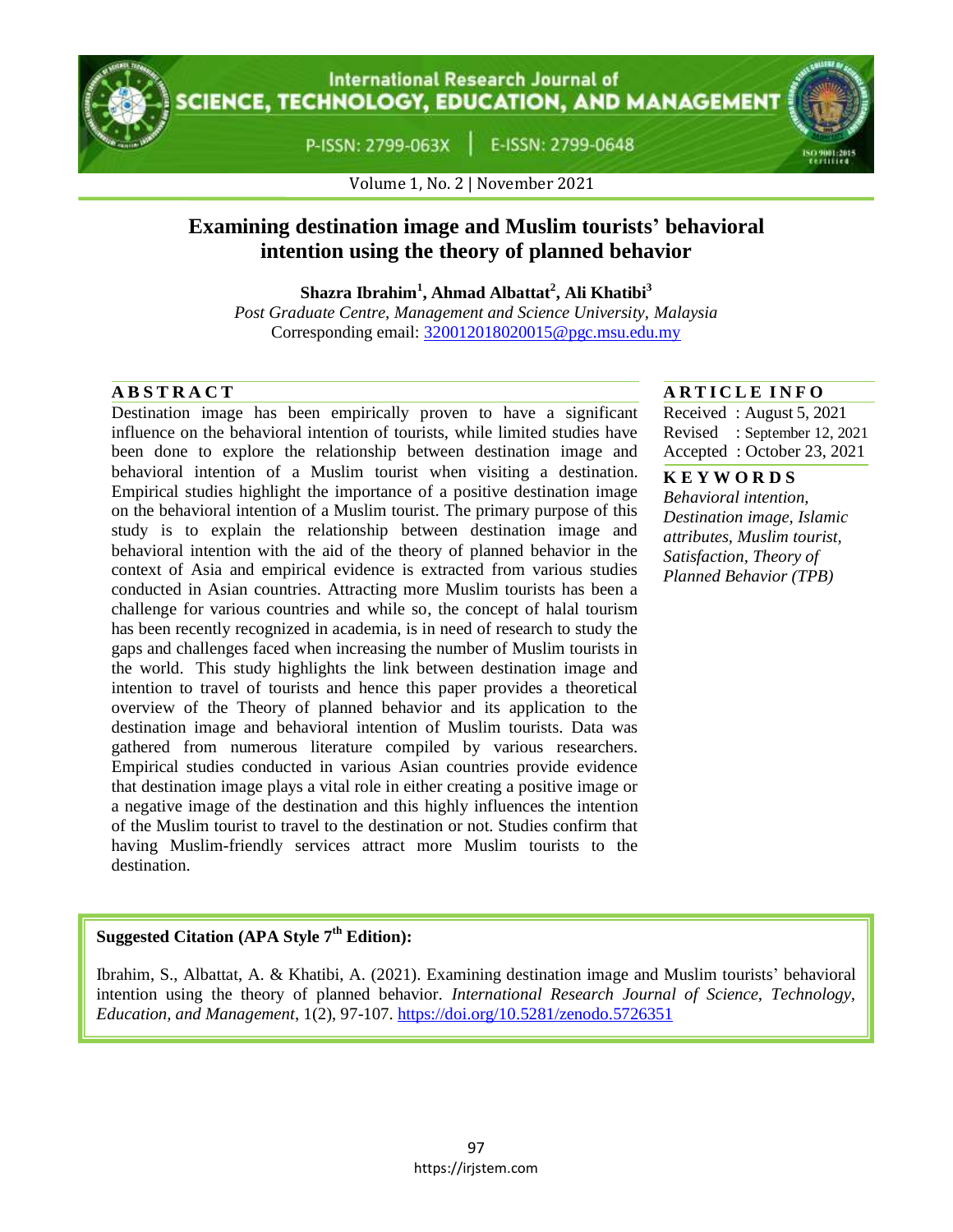### **INTRODUCTION**

Tourism is becoming one of the most progressing industry in the global economy and play an important part in the development of the economy contributing to the GDP (Global Domestic Product) and with the development of the tourism industry all over the world, Muslim tourists are also becoming the global tourists (Crescentrating, 2020). Furthermore, Muslim tourists are becoming a large segment in the global tourism industry due to various reasons including, increase of disposable income among Muslim families as well as transition of single-income families to dual-income families (Crescentrating, 2020). According to Pew Research Centre in 2014, growth of the Muslim population is rapid and is expected to reach 26% of the world's population by 2030 and due to the social media advertising destinations as Muslim-friendly (Abdullah and Mustafa, 2018). Thomson Reuters and Dinar standard, estimated value of Muslim tourists currently represents 10% of the travel market and spending was US\$ 126 billion in 2011 and is estimated to reach US\$ 192 billion by 2020 (Abdullah and Mustafa, 2018). Authors such as Duman, highlighted the importance of the world "familiarizing to Muslim tourist satisfaction" due to the increase in Muslim tourists and the fact that Muslims are deemed to travel to the destinations which is more Muslim-friendly (Abdullah & Mustafa, 2018).

Muslim Friendly Tourism (MFT) is where destinations learn the Islamic attributes most important to the Muslim and incorporating or designing the services and products of the destination in a way that Muslims are able to be satisfied without having to compromise their Islamic faith and in addition, these researchers suggest that Muslims regard their Islamic faith very important and is drawn towards destinations which employ Islamic values and provide services according to the Islamic faith (Al-Gasawneh & Al-Adamat, 2020). According to Haque and Chowdhury (2019), destination image play a vital role in the perception of the Muslim tourist and how this perception eventually lead to the behavioral intention and finally committing the behavior to travel to the destination and this claim is empirically proven by Crescentrating's Global Muslim Travel index which is measured annually from Muslim travelers on their vote as the destinations they prefer travelling more and the reason for choosing these destinations, which resulted that Muslims are more drawn towards destinations which has Muslimfriendly services. The purpose of this study is to analyze various previous empirical studies conducted on destination image and Muslim tourist behavioral intention in the context of Asia. In addition, compendium of literature is examined on how previous studies link destination image and its influence on the Muslim behavioral intention.

### **LITERATURE REVIEW**

### *Destination Image*

Explained by Alcocer & Ruiz (2020), destination image is the cognitive perception of a tourist on a destination and destination image is a very important element in the marketing strategies of destinations as the distinctive destination image of each destination makes it unique and gives competitive advantage over other destinations. There has been extensive research on destination image due to its importance in the success of tourism which identifies how destination image can have an impact on the behavioral intention of the tourist to visit the destination or revisit the destination (Alcocer & Ruiz, 2020). According to Rashid, Wangbenmad & Mansor (2020) highlighted that Muslim-friendly attributes in the destination play a vital role in turning the destination image towards a very positive image in the minds of the Muslim tourist. Yagmur & Aksu (2020) argued that destination image influences the behavioral intention of Muslim tourists while research has given evidence that positive destination image influence the behavioral intention to visit and revisit the destination while negative destination image has shown to drive the Muslim tourist away from the destination. Similarly, Irfan, Mahfudnurnajamuddin, Hasan & Mapparenta (2020) highlighted that destination image has significant effect on behavioral intention of the tourist as study has shown that with positive destination image, the tourist is highly likely to visit the destination again and again. According to Khairunnisah, Sulhaini & Mulyono (2020), previous research has shown that appealing attributes within a destination improves the destination image which has an influence on the behavioural intention of Mulsim tourits. Alexander, Iddrisu & Kojo (2020) revealed that studies have shown that percieved values on the destination has shown strong relationship between tourist satisfaction and loyalty while positive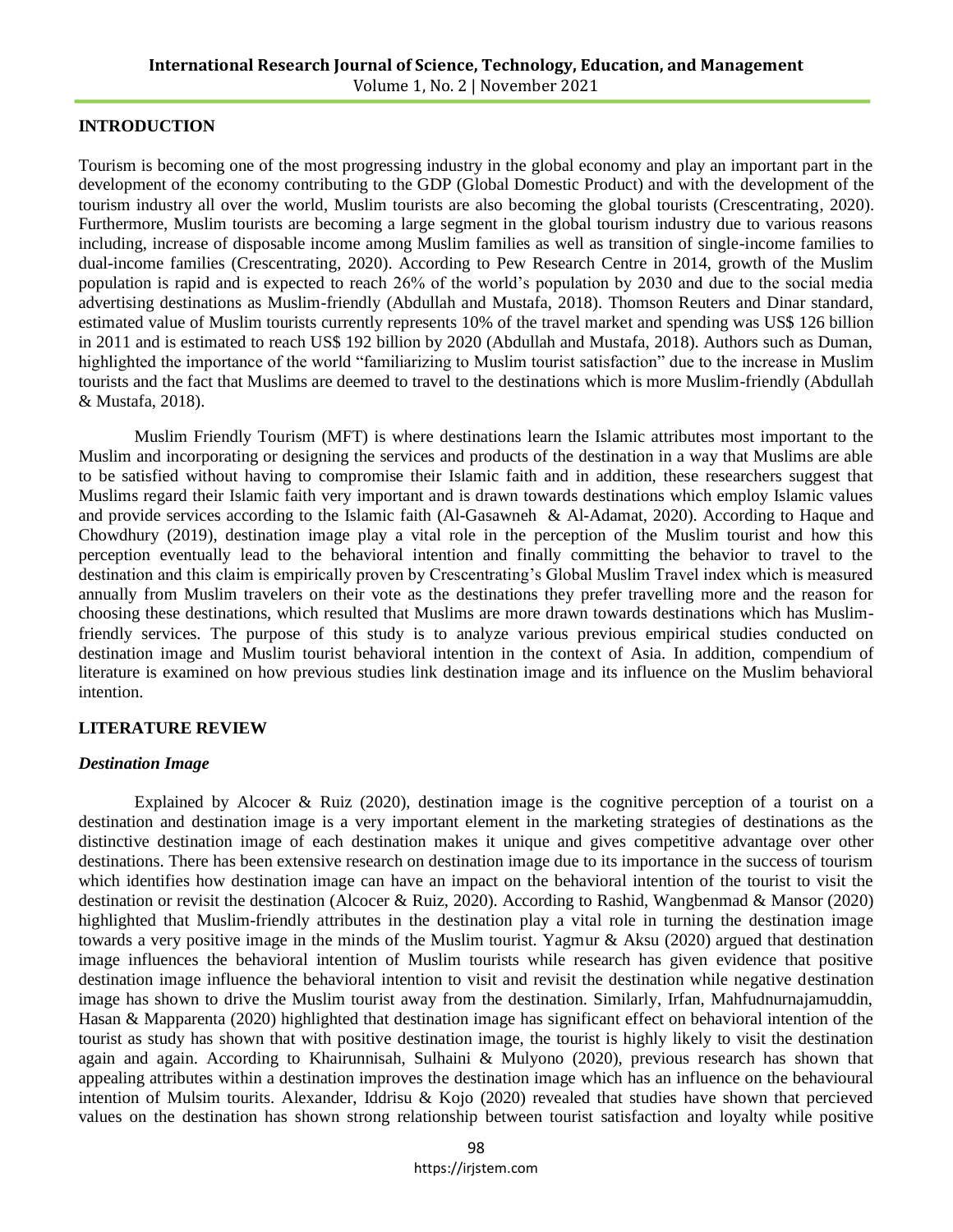perceived value on the destination highly influences behavioural intention. Ulfy, Haque, Karim, Hossin, & Huda (2021) argued that positive destination image is empirically seen to have a significnat positive infleunce on the behavioural inetntion and satisfaction of Muslim tourists.

Explained by Alcocer & Ruiz (2020), one of the most initial research done on destination image by Gunn explained that destination image is highly influence the behavior of a tourist and that destination image has two dimensions; namely organic image and induced image, while the organic image is recognized as that arising from non-commercial or uncontrolled information sources, such as the opinions of friends, magazines, newspapers, news and reports and the induced image is the image that is produced as the end product of various marketing techniques employed by marketers and commercial agents in an attempt to make the public aware of the destination and to promote the destination, in hope of attracting tourists. Destination image was studied by more researchers explaining that cognitive destination image refers to individual's own knowledge and beliefs about the destination (an evaluation of the perceived attributes of the destination) which is a result of an individual's image formed due to the type of marketing techniques the individual was exposed while learning about the destination and affective destination image is explained as a person's individual feeling or the emotional response to a destination (Yagmur & Aksu, 2020). Huete-Alcocer, Martinez-Ruiz, Lopez-Ruiz & Izquiedo-Yusta (2019) explained that conative image is the action done driven by both cognitive image and affective image while destination image as a whole has an effect on the behavioral intention of tourists. Previous researchers included the affective (or psychological) component while other authors has explained that while cognitive image plays a crucial role in convincing the tourist towards the destination, affective image also play a vital role in pursuing the tourist as feelings made up by the tourist has effect on the behavioral intention of the tourist and is demonstrated when a tourist has a negative perception about the destination, even with marketing good convincing marketing techniques, the behavioral intention of the tourist might not be altered or geared towards positive destination image (Huete-Alcocer et al., 2019).

Giving support, some researchers explained that advertisements featuring emotional content such as words associated with positive perception; relaxation, pleasant and exciting convey a destination's affective image (Rashid et al., 2020). On the contrary, Ragab, Mahrous & Ghoneim (2019) argued that most prominent segment of these is the cognitive image and affective image as they portray the perception of the tourist about the destination and the framework used by Gartner used not only the cognitive and affective components but also the conative components is only able to provide a more subtle explanation of the relationships between the main elements of destination Furthermore the cognitive component portray the tourist's knowledge, recognition, beliefs, thoughts and awareness of each attribute of a tourism destination while they also recognized various elements that can be used to measure and study destination image and grouped the perceived tourist destination image to measure the cognitive component of image under nine dimensions, namely; natural resources; general infrastructure, tourism infrastructure, tourism leisure and recreation; culture, history, art, political and economic factors, natural environment; social environment and the atmosphere of the place and within each dimension, classified 24 attribute items (Ragab et al., 2019).

#### *Behavioral Intention of Muslim Tourists*

Haque, Azam and Chowdhury (2020) behavioral intention as defined, is explained as the intentions to recommend and revisit a destination by a tourist while intention to recommend is the intention to share the experience through communications and intention to revisit is the intention to return to the destination which are likely to be influenced by destination image. Hidayat, Yasin & Jufri (2021) argued that Muslim-friendly attributes has a positive effect on the decision to stay by the Muslim tourists. Research previously conducted and compiled literature on behavioral intention of tourists explored the relationship between destination image and behavioral intentions which give evidence that destination image and behavioral intention is directly related as destination image is a very important factor in influencing the tourist's behavior towards traveling to the destination for the first time (Haque et al., 2020). Islam (2020) stated that negative perceptions on the destination can highly affect the behavioral intention of tourists. Hanafiah & Hamdan (2020) highlighted that islamic attributes in the destination such as avilability of Halal food influences a Muslim tourist behavioural intention. Papastathopoulos, Kaminakis &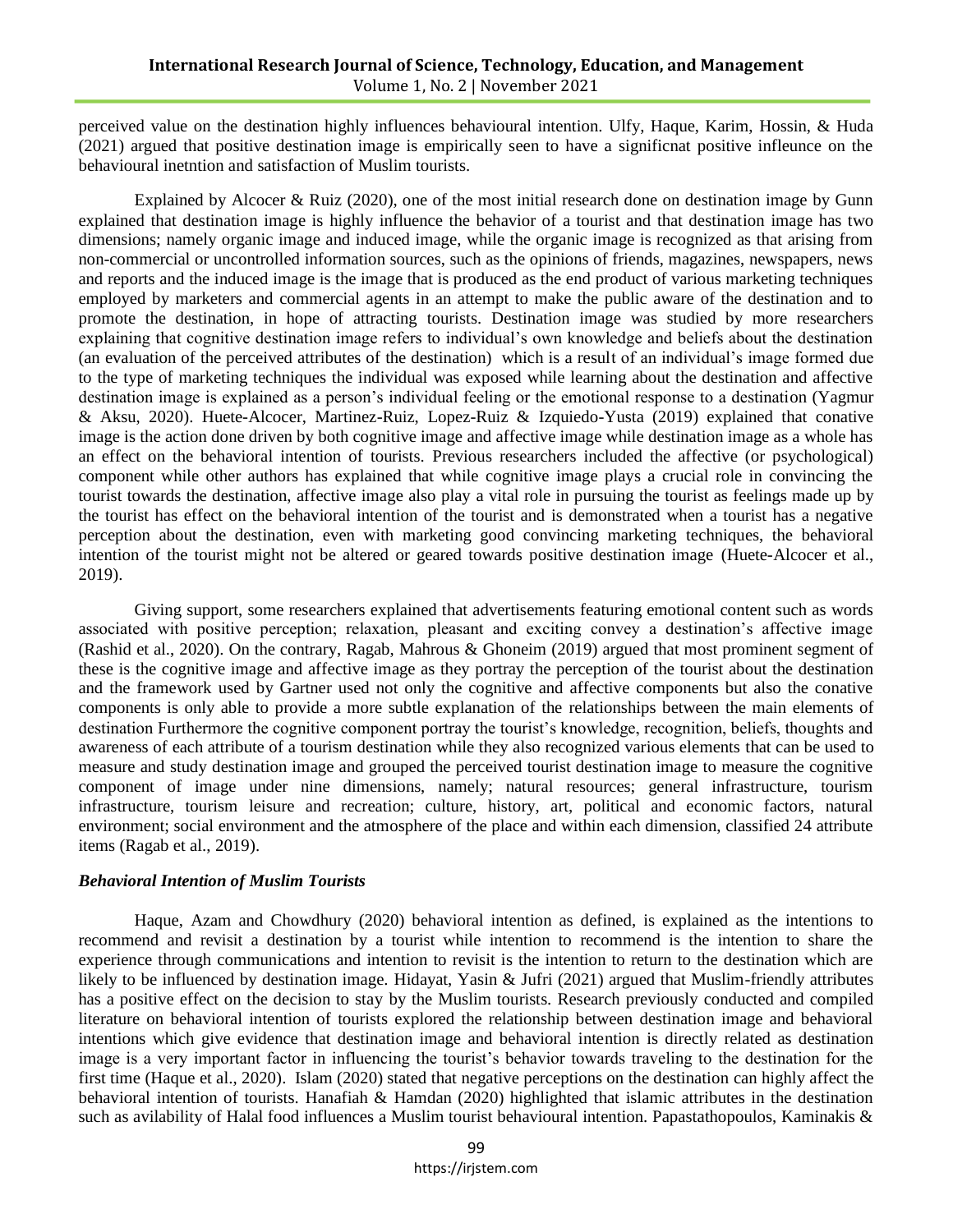Mertzanis (2020) explained that various emprirical evidence suggest that Islamic attributes in a destination highly influence the behavioural inetntion of Muslim tourists. Saifudin & Puspita (2020) argued that Millenial Muslim's behavioural intention in travelling is directly related to the availability of Islamic attributes in that destination. Jalasi & Ambad (2020) highlighted that previous research has shown proof that Islamic attributes in a destination influences the behavioural inetntion of the Muslim tourists. Ramadhani, Kurniawati & Nata (2020) explained that previous researches have proved the fact that destination image and behavioural intention to visit Halal tourism destination is significantly related.

A theory which describes the relationship between destination image and tourist behavioral intention is the theory of place attachment which was initially introduced in environmental physiology in 1980 and has been used in social sciences as well to understand the tourist behavior (Zuraini & Abdullah, 2019). This theory states that tourists develop a prominent emotion to a destination based on the experience they have gathered or based on the experience they have been exposed in relation to the destination and other studies conducted to learn this theory in depth revealed that there are two dimensions of this theory which is place identity and place dependence while, place identity refers to the emotional connection to a place that gives meaning and purpose to life and place dependence, a type of functional dependence, reflects to what extend a destination enables the achievement of desired activities (Zuraini & Abdullah, 2019). Various research has identified that destination behavioral intention can be studied to learn more about related certain tourist behaviors such as destination choice, evaluation and revisit intention and that when a tourist perceives a destination to be pleasant, tourist is more likely to positively evaluate the destination, creating a positive destination image which promotes future intentions to revisit the destination or even recommend the destination to other close relatives, family members and friends (Haque et al., 2020).

Henderson; who conducted several studies on the Muslim tourist behavior states that Muslim consumer market depend on the Islamic belief system and are bended towards the guidelines of Islam including what is permissible to a Muslim (Halal) and what is prohibited to a Muslim (Haram), since due to their faith, at all times and daily activities of a Muslim are dependent on these values, hence, while travelling as well, Muslim's behavior is greatly influenced by these values and the destinations that adhere to the values of Islam (Haque & Chowdhury, 2019). In order for a destination to satisfy a Muslim tourist or to attract a Muslim tourist towards a destination, it is very crucial that the destination be marketed as a Muslim-friendly destination that provide services in compliance with the Islamic values and the hotels give attention to the principles of Islam (Haque & Chowdhury, 2019). More support is given to these studies by leading authority of halal travel; Crescentrating in the years 2010- 2020 and according to the faith-based needs model (2018) of Crescentrating, destinations which provide prayer facilities, water-friendly washrooms, no islamophobia and Ramadhan services pose as the most attractive to the Muslim traveler which was portrayed in the annual Global Muslim Travelling Index (GMTI) voted by Muslims, the destinations as they are more attracted towards travelling (Haque and Chowdhury, 2019). According to Albattat, Pitra, Nishalini, & Azmi (2018), conducted a study which show evidence that Muslim customers had a positive influence on Shariah compliant hotel. Similarly, Ismail, Albattat & Azam (2020) as well as Jumli, Albattat & Yusof (2018), state that Islamic attributes has significant relationship with Muslim tourist satisfaction.

As per the GMTI index Muslim's behavioral intention is drawn towards countries such as Malaysia and Singapore the most due to the availability of the Muslim-friendly services in these countries (Haque & Chowdhury, 2019). Haque and Chowdhury (2019) argued that while destination image greatly influence the behavioral intention of Muslim tourist, destinations which is only marketed for the non-Muslim segment fail to gear the Muslim tourist's attention towards these destination and further clarification provided by these studies revealed that 70% of the Muslim tourists follow global halal standard and to drive or create a positive destination image in the mindset of the tourist, complying to the Islamic values is crucial in attracting and convincing the behavioral intention of Muslim tourists towards a destination. According to Yuliviona, Alias, Abdullah & Azliyanti (2019) various research conducted to learn the behavior of Muslim tourists and the influence destination image has on the behavioral intention revealed that halal tourism has created a dominant effect in the global tourism industry with many countries adopting the Muslim-friendly services in the destination as an attempt to attract more Muslim tourists as, according to these studies, destinations which as Muslim-friendly services create a positive perception among the Muslim tourists which increase the flow of Muslim tourists while it also is being recommended to the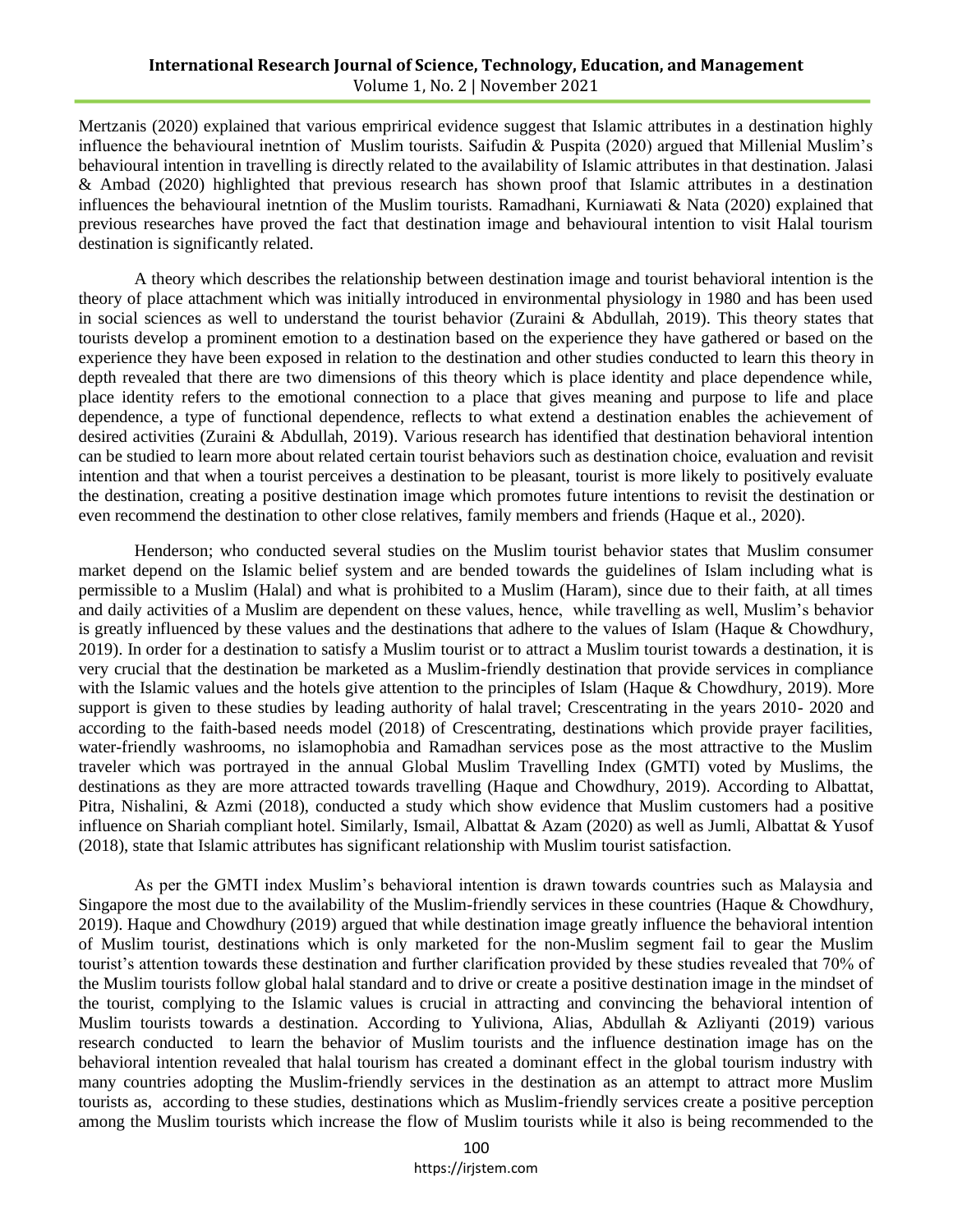relatives, family and friends by the Muslim tourists. However, it is noted by other researchers that for the hotels and resorts located in the rural areas, adopting Muslim-friendly services pose as a challenge (Yuliviona et al., 2019).

### *Theory of Planned Behaviour*

Theory of planned behavior was first proposed by Icek Ajzen (1985) in his article "from intentions to actions: a theory of planned behavior" while it has been developed from theory of reasoned action by Martin Fishbein in 1980 and has been used in social sciences to predict and explain behaviors pertaining to different aspects of social sciences including social sciences and theory of planned behavior has attitude, subject norm, perceived behavioral control which leads to intention and eventually to behavior (Hasan, Abdullah and Lew, 2019). Study conducted by Hasan et. al, (2019) to explain the behavioral intention of tourists in Bangladesh, it was found out that when the tourists have recognized a behavior as positive (attitude) and if their significant others want them to perform the behavior (subjective norm), this leads to the intention to do the behavior and finally behavior is performed. On the contrary, if the tourist recognizes a suggested behavior as negative and their significant others do not want them to perform the behavior, less likelihood that a behavioral intention be created to perform the behavior (Hasan et al., 2019). Ulker-Demirel & Ciftci (2020) explained that consumer behavior including behavioural intention to visit and revisit destinations has been explained suing theory of planned behavior in several empirical studies. Similarly, Manosuthi, Lee & Han (2020), argued the application of theory of planned behavior in the prediction of behavioral inetntion of tourists in variours empirical research. Yarimoglu & Gunay (2019) highlighted that when theory of planned behavior was used to predict the intention fo Turkish tourists intention to visit green hotels, study showed that relationship between intention to visit green hotels was found to be significiant with the type of enviornemntal-friendly activities being conducted.

Purwanto and Rofiah (2020) conducted a study using theory of planned behavior to dtermine the effect of electronic word-of-mouth on Halal travel interest which shows a significnat relationhsip between electronic wordof-mouth and Halal travel interest. Hasan, Biswas, Roy, Akter & Kuri (2020) also conducted a study to examine the relationship among attitude, subjective norms and behavioral inetntion using theory of planned behaviour which portray significnat relationhsip between these variables. Wang, Jin, Fan, Ju & Xiao (2020) conducted a study to analyze the prefrences of Chinese tourists using theory of planned behavior during travel intention during COVID-19 and was found that areas with strict measures to control COVID-19 has been seen to be preffered by the tourists. Researchers explained Theory of planned behavior or TPB as theory which explain the degree to which a person has a positive or a negative evaluation towards a certain behavior while subjective norms refer to the perceived social pressure to perform or not to perform the behavior while the perceived behavior control is perceived ease or difficulty of performing the behavior and the result of these three elements will lead in the intention and finally to do the (Meng & Cui, 2020). More studies done to learn TPB recognized TPB having two aspects; volitional aspects, such as attitude (behavioral beliefs) and subjective norms (subjective normative beliefs) and non-volitional aspects, such as perceived behavioral control while making the decision by a person to do or perform a certain behavior and further elaborated explained that since there are many factors that come into play when a person directs to a certain behavior, non-volatile elements in this theory is seen to persuade more towards a certain behavior (Meng & Cui, 2020).

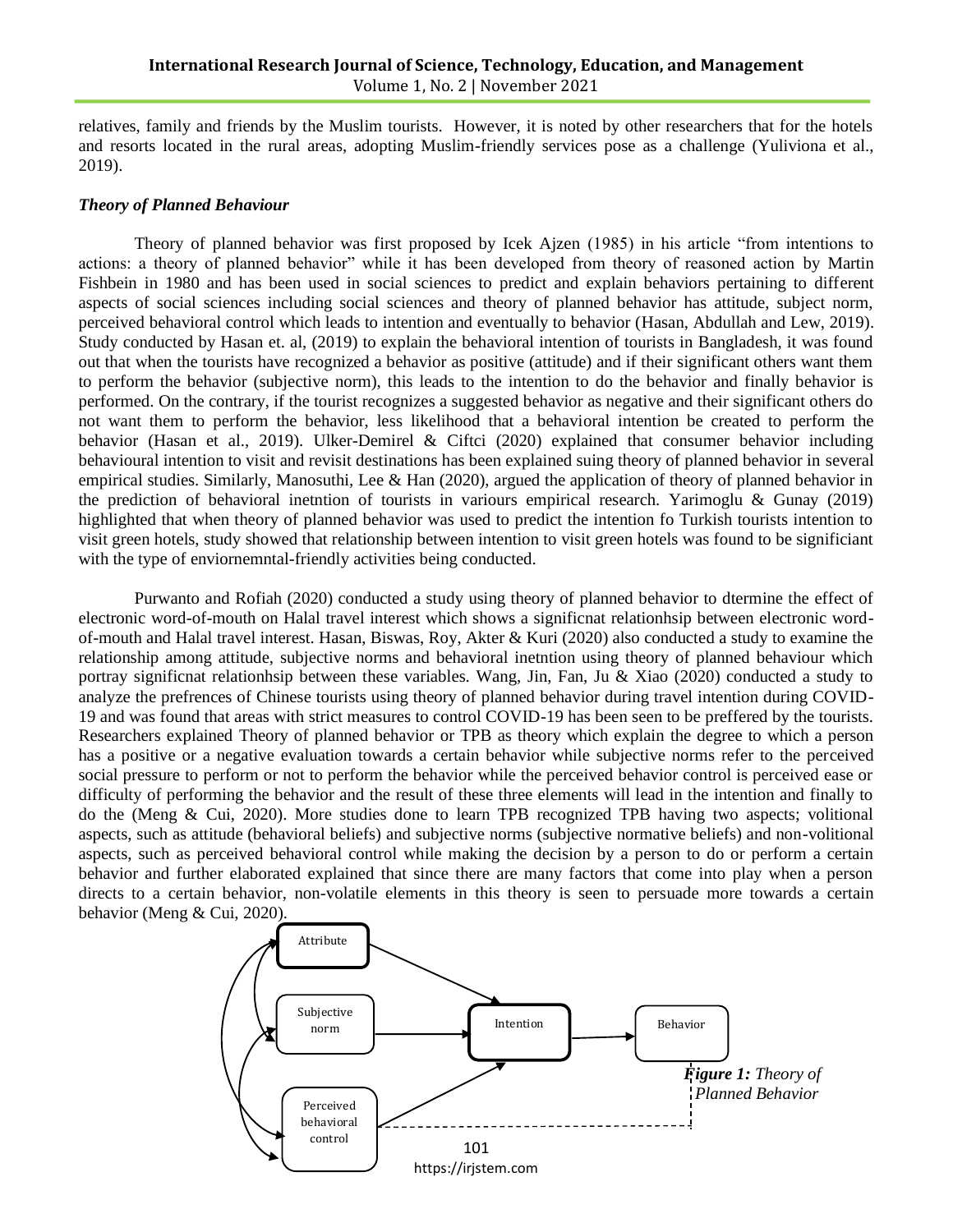# **OBJECTIVES**

The general objective of the study is analyzing the empirical evidence of destination image and behavioral intention of Muslim tourist when visiting the Asian region and the specific objectives are:

- 1. To study the relationship of destination image and behavioral intention of Muslim tourists.
- 2. To analyze the relationship of Islamic attributes and destination image.
- 3. To explore the relationship between Islamic attributes, positive destination image and behavioral intention of Muslim tourists.

# **METHODS**

This study is purely theoretical which used secondary sources from various previous literatures to put togther the findings of this study.

| Data gathered                                           | Author/s & year                            | Region               |
|---------------------------------------------------------|--------------------------------------------|----------------------|
| Muslim travel market statistics                         | Crescentrating (2020)                      | All over the globe   |
| Muslim travel market statistics                         | Abdullah and Mustafa (2018)                | All over the globe   |
| Islamic<br>faith<br>Muslim<br>and<br>travel<br>behavior | Al-Adamat,<br>Al-Gasawneh<br>and<br>(2020) | Middle East and Asia |
| Destination image and tourist loyalty                   | Haque and Chowdhury (2019)                 | All over the globe   |
| Destination image, revisit intention                    | Widjaja et al., (2020)                     | All over the globe   |
| Destination image, revisit intention                    | Siregar et al., (2019)                     | All over the globe   |
| Destination image                                       | Alcocer & Ruiz (2020),                     | All over the globe   |
| Muslim friendly serivces                                | Wangbenmad & Mansor (2020)                 | All over the globe   |
| behavioral<br>Destination<br>image<br>and<br>intention  | Yagmur & Aksu (2020)                       | All over the globe   |
| behavioral<br>and<br>Destination<br>image<br>intention  | Ulfy et al. (2021)                         | All over the globe   |
| Behavioral intention of Muslim tourists                 | Hidayat et al. (2021)                      | All over the globe   |
| Behavioral intention of Muslim tourists                 | Saifudin & Puspita (2020)                  | All over the globe   |
| Theory of planned behavior                              | Hasan et al. (2019)                        | All over the globe   |
| Theory of planned behavior                              | Meng & Cui, (2020)                         | Asia                 |

### *Table 1: Seocndary scources*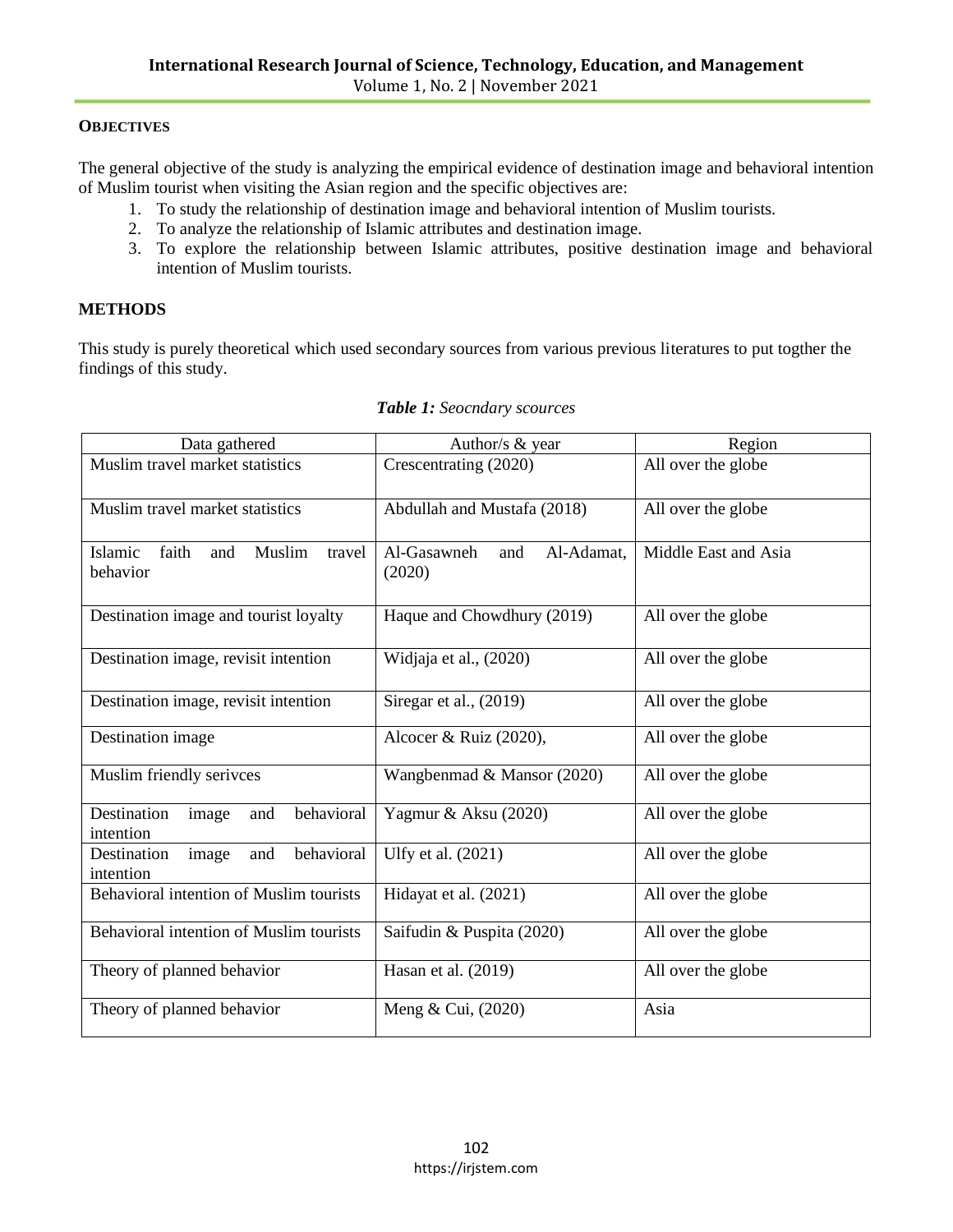#### **RESULTS AND DISCUSSION**

While many studies have been done to find out the relationship between destination image and behavioral intention to travel to the destination has been explained using theory of planned behavior, one such empirical study from conducted in Taiwan from 161 Muslim tourists, to find the relationship between destination image and Muslim tourist travel intention, revealed that Muslim tourism positively effect and has a significant effect between destination image and travel intention of the Muslim tourist, while the study also resulted that tourist attitude also has a significant affect between destination image and travel intention (Liu, Li, Yen & Sher, 2018). Another study carried out in Malaysia to examine the effects of various elements on Muslim consumer's purchase behavior with theory of planned behavior revealed that attitude, subjective norm and perceived behavioral control positively affect Muslim consumer purchase intention towards Sharia-Complaint hotels (Haque et al., 2020). Similar study of 302 tourists, conducted to examine and elaborate the theory of planned behavior to tourism by examining tourist intention to revisit Egypt revealed that the extended theory of planned behavior with added constructs; travel motivation, eWOM, destination image and destination familiarity showed a positive relationship between the added constructs and travel intention while role of attitude acts as a mediating role in attitude, subjective norms and perceived behavioral control (Soliman, 2019). When a study was conducted by Chelliah, Khan & Atabakshi Kashi (2020), using theory of planned behaviour, the study revealed that destination image is found to be the strongest predictor in visit intention or behavioral intention of Middle Eastern medical tourists to Iran. Another study conducted by Thong, Ching & Chin (2020) showed that destination image and revisit intention is significantly related to one another. Ahmad, Ahmad & Tham (2020) used theory of planned behavior to find the relationship with the intention to stay in luxurious hotels and findings revealed that the re-intention to stay at a hotel is influenced by the positive experiential emotions of the customer. Humairah & Alversia (2021) conducted a study to examine dimensions of Halal tourism attributes and tourist experience and results show that both halal tourism attributes and travel experience positively influence destination image.

Pakistan even being geographically appealing country with favorable weather for tourism all year round, extremism has negatively affected the tourism industry and is globally recognized as a dangerous country to travel to and a study was conducted to study destination image, tourist loyalty and intention to visit the destination and data was collected from 780 tourists while the results of the study showed that destination image of Pakistan play a crucial role in attracting tourists while tourists having a pleasant trip in Pakistan is likely to recommend the destination to other tourists which affects the intention to revisit or visit (Kanwel, Linggiang, Asif, Hwang, Hussain & Jameel, 2019). Another study gave support to previous studies by contributing theoretically and empirically to destination image literature, by enhancing the understanding of the multi-dimensional aspect of destination image and its impact on revisit intention and word-of-mouth recommendation (Ragab, Mahrous & Ghoneim, 2019). A quantitative research done to examine the effect of Islamic attributes and destination image, where the data was collected from International Muslim tourists who visited Jakarta and because the Central Statistics Bureau (BPS) recorded the number of foreign visitors arriving DKI Jakarta amounted to 2,313,742 people at 2013 and, sample of 200 was employed in this study and data that was collected was analyzed using Structural Equation Modeling to test the hypotheses which revealed that the Islamic attributes and destination affective Image affect the destination Reputation while it is also revealed that destination reputation is more prominently built by destination affective image compared to Islamic attributes, while the significance of this study shown that related stakeholders that the development of destination affective image needs to be prioritized to support Jakarta's destination reputation as one of the halal tourism destinations in Indonesia (Widjaja, Khalifa & Abuelhassan, 2020). Indonesia has been a strong tourist destination globally to both Muslim and non-Muslim tourists and is still growing at a fast speed, having the growth potential to diversify or progress as an industry and with previous studies being conducted in Indonesia, it has been revealed the significance of destination image among the Muslim tourists (Siregar, Siregar, Firdaus & Muzammil, 2019).

Study conducted to learn the relationship between destination image and intention of tourist to revisit the destination mediated by service quality, tourists' satisfaction and destination trust in sharia tourism destinations in Aceh and data was collected 410 domestic and foreign tourist that come to visit Aceh while the study adopted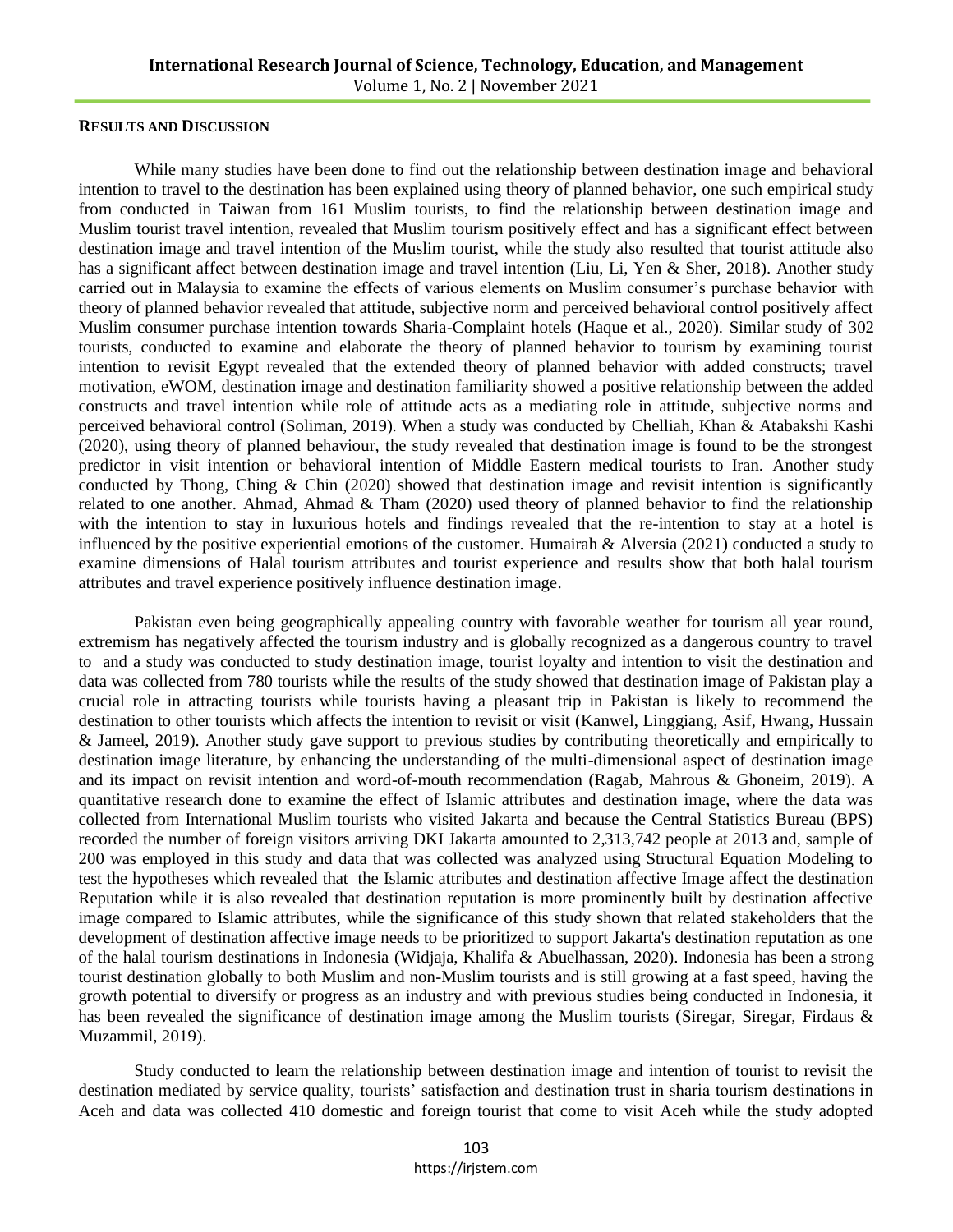quantitative research method and data was analyzed using Confirmatory Factor Analysis (CFA) and Structural Equation Modeling (SEM) revealed that there is a significant relationship between destination image, and intention to visit and revisit (Siregar et al., 2019). Al-Gasawneh & Al-Adamat (2020) argued that the travel Intentions Choice and decision-making processes are at the base of behavioral and further added that , tourists form their decisions on social influence which is highly influenced by their peers, family and friends (the extent to which their peers approve of an individual making a particular choice) and their perception of the benefits that making a particular decision (to visit a destination or purchase a product and the tourist making a decision based on this is due to either positive or negative perception of the peers, family and friends on the destination along with the spouse's perception on the destination, which ultimately aid in the tourist's decision making process about a destination.

Researchers, emphasized on the fact that likelihood to travel to the destination or choosing the destination can be altered by the subjective norm in the theory of planned behavior where though the tourist does not have a positive perception about a destination, when a peer, family member or friend experienced the destination and confirms the destination to be positive, tourist is likely to put this into consideration and revisiting the intimal perception created in the mind of the tourist and asses weather the tourist will hold on to the previous judgement on the destination or to form an opposite judgment about the destination (Al-Gasawneh & Al-Adamat, 2020). Crompton, one of the prominent authors in destination selection process, came up with Crompton's destinationchoice model which proposed that there are two elements to the formation of a destination's image, which are affective and cognitive components; since then, the impact of attitudes on the creation of a destination's image have been extensively discussed in numerous studies have used theory of planned behavior to explain the relationship between destination image and tourist behavioral intention where, the perception of the peers, family and friends and the tourist's own attitude towards the destination play a vital role in the destination choice (Al-Gasawneh & Al-Adamat, 2020). According to Crompton's destination choice model, the destination chosen by the tourist goes through many steps in the process, before ultimately the destination is being decided and as per this model, the process begins when a tourist is aware about a destinatoon and then personal experience as well as external feedback also is factored in addition to the information gathered to a touirst on a destination (action set) and finally tourist deciding on a destination after considering all the information gathered.

| Variables                                                        | Author/s              | Study                                                                   | Result                                                                                                                                                                              |
|------------------------------------------------------------------|-----------------------|-------------------------------------------------------------------------|-------------------------------------------------------------------------------------------------------------------------------------------------------------------------------------|
| travel<br>Destination image,<br>intention                        | Liu et al., (2018)    | Quantitative<br>from<br>data<br>161 Muslim<br>tourists in<br>Taiwan     | Tourist attitude also has a<br>significant affect between<br>destination image<br>and<br>travel intention.<br>destination<br>image<br>positively affects<br>tourist<br>attitude.    |
| Muslim<br>consumer's<br>purchase behavior                        | Haque et.al, $(2020)$ | Quantitative<br>from  <br>data<br>110 Muslim<br>tourists in<br>Malaysia | Attitude, subjective norm<br>and perceived behavioral<br>control positively affect<br>Muslim<br>consumer<br>purchase intention towards<br>Sharia-Complaint hotels.                  |
| Travel motivation, revisit<br>intention and destination<br>image | Soliman, (2019)       | Quantitative<br>from<br>data<br>302 Muslim<br>tourists in<br>Egypt      | Positive<br>relationship<br>between travel intention<br>while role of attitude acts<br>as a mediating role in<br>attitude, subjective norms<br>and perceived behavioral<br>control. |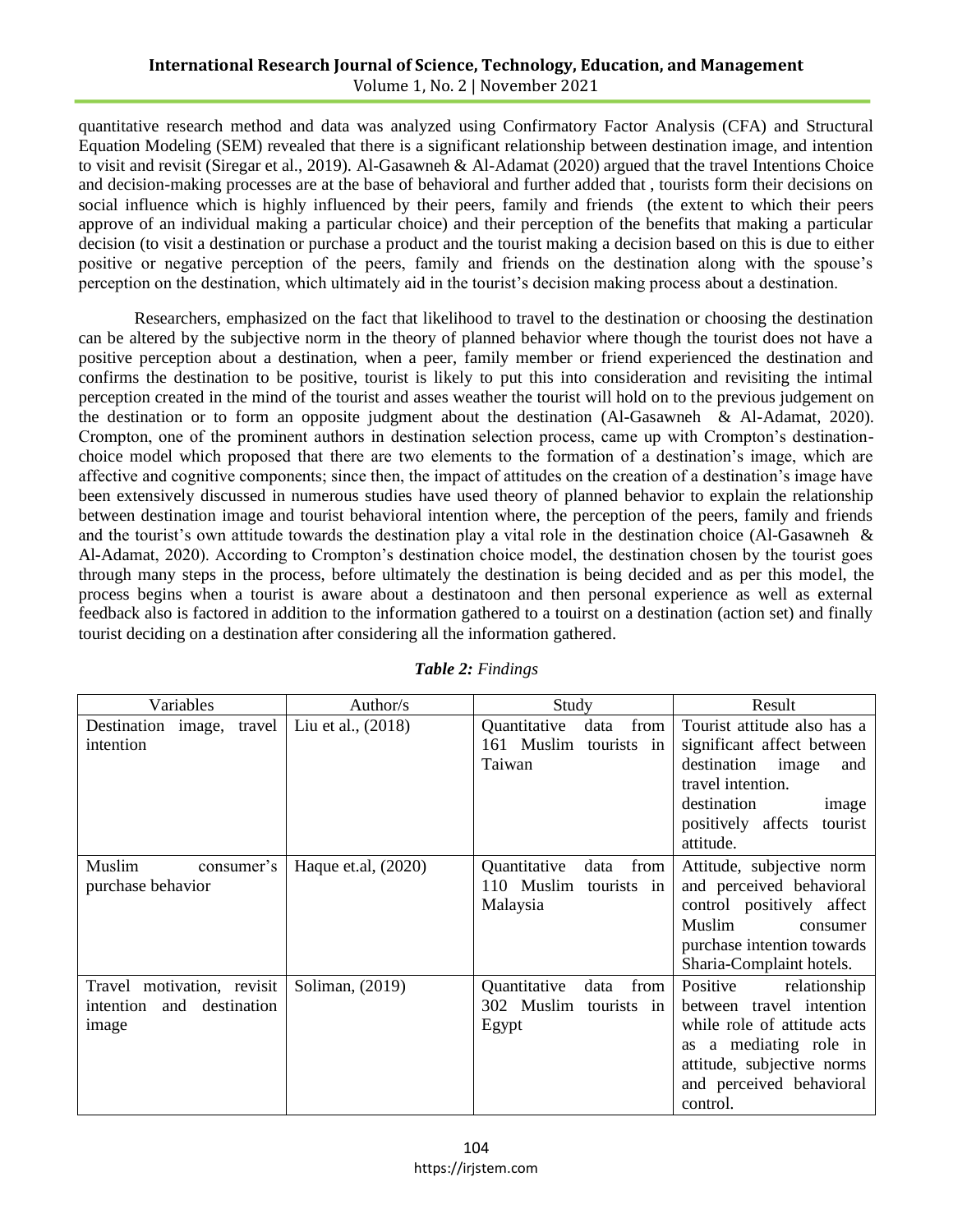| and<br>Destination<br>image<br>tourist loyalty | Kanwel et al., $(2019)$  | Quantitative data from<br>780 Muslim tourists in<br>Pakistan        | Destination image has a<br>significiant efefct on the<br>tourist loyalty.                          |
|------------------------------------------------|--------------------------|---------------------------------------------------------------------|----------------------------------------------------------------------------------------------------|
| Destination image, revisit<br>intention        | Widjaja et al., (2020)   | Quantitative<br>data<br>from<br>200 Muslim tourists in<br>Indonesia | Destination<br>affective<br>image has a significant<br>revisit<br>relationship<br>to<br>intention. |
| Destination image, revisit<br>intention        | Siregar et al., $(2019)$ | Quantitative<br>data from<br>410 Muslim tourists in<br>Indonesia    | Destination image has a<br>positive relationship<br>to<br>revisit intention.                       |

# **CONCLUSION AND RECOMMENDATION**

Theory of planned behavior explains that the tourist when has a positive perception about the destination, is likely to recommend the destination to others and is behaviorally is pulled towards the destination, on the contrary, negative perception of the destination image can behaviorally pull the tourist away from the destination. From the various empirical studies, it is seen that destinations which are more Muslim-friendly or provide Muslim-friendly services, the tourists frequently travel to the destinations, in addition, tourists are likely to recommend the destination to other tourists. Several research suggest that destinations which has Muslim-friendly services is deemed by the Muslim tourists as a pleasant and welcoming destination and therefore, the destination image is positive. With this positive destination image, research provide evidence that Muslim tourists tend to not only travel often to the destination but, provide the positive perception to prospective tourists. To create a pleasant destination image to the Muslim tourists, the destination should be Muslim-friendly and the services provided should be in line with the Islamic values. According to Crescentrating 2020), Muslim tourist's perception is directly linked with the destination's popularity with Islmaic values and how the destination was experienced by other Muslim friends, relatives, family memebers and spouse and hence, destinations providing services in line with Islamic values has a higher probability of creating a positive destination image for the Muslim tourist, eventually which greatly influence the behavioural intention of the Muslim tourist.

### **REFERENCES**

- Abdullah, C.Z.H. & Mustafa, N.A. (2018). Halal Information among Muslim Travelers and Tourist-Driven Industry. *International Journal of Academic Research in Progressive Education and Development*, *7*(3), 178–186.
- Ahmad, T., Ahmad, A. & Tham, J. (2020). Theory of planned behavior and the intention to stay in luxurious hotels. *International Journal of Multidisciplinary Research and Publications, 3*(5), 38-42.
- Albattat, A., Ahmad Pitra, J., Nishalini, M. & Azmi, A. (2018). The impact of service quality on Muslim customers in Shariah compliant hotel. *Journal of Tourism, Hospitality and Environment Management*, *3*(8), 1 - 14.
- Alcocer, N.H. & Ruiz, V.R.L. (2020). The role of destination image in tourist satisfaction: the case of a heritage site. *Economic Research*, *33*(1). http://doi.org[/10.1080/1331677X.2019.1654399](https://doi.org/10.1080/1331677X.2019.1654399)
- Alexander, P., Iddrisu, M. & Kojo, A.L.E.K. (2020). Muslim tourist religiosity, perceived values, satisfaction and loyalty. *Tourism Review International*, *24*(3), 109–125.
- Al-Gasawneh, J.A. & Al-Adamat, A.M. (2020). The relationship between percieved destination image, social media interaction and travel intentions relating to Neom city. *Academy of Strategic Management Journal*, *19*(2), 1–12.
- Chelliah, S., Khan, M.J. & Atabakshi Kashi, A.B. (2020). Antecedents of perceived beneficial destination image: a study on Middle-Eastern medical tourists visit Iran. *International Journal of Pharmaceutical and Healthcare Marketing*. Retrieved September 28, 2020, from [https://doi.org/10.1108/IJPHM-07-2018-0039.](https://doi.org/10.1108/IJPHM-07-2018-0039)
- Crescentrating. (2020). *Mastercard-CrescentRating Travel Readiness Report: COVID-19 In ASEAN 2020.*  Geylang, Singapore: Crescentrating
- Hanafiah, M.H. & Hamdan, N.A.A. (2020). Determinants of Muslim travelers Halal food consumption attitude and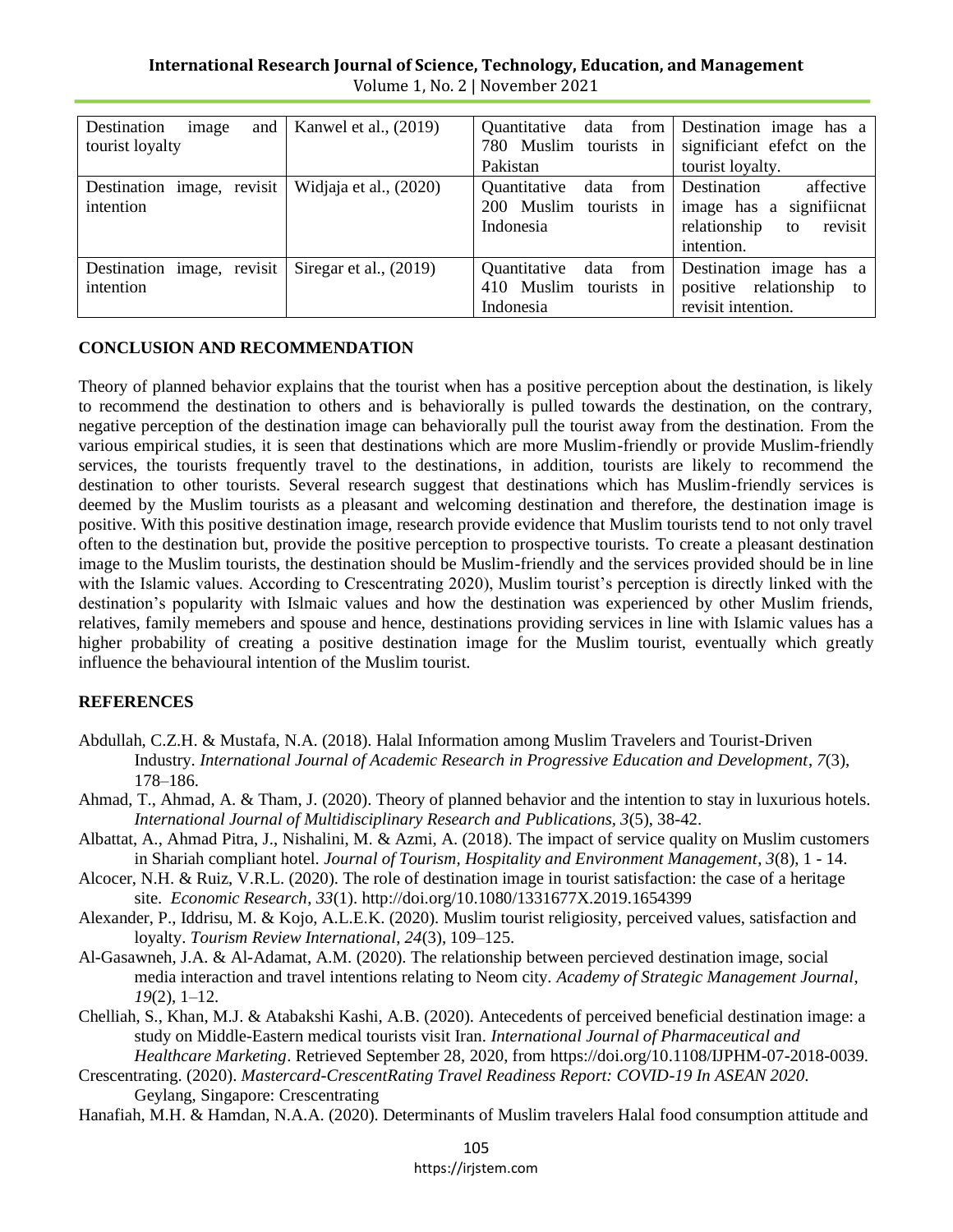behavioral intentions. *Journal of Islamic Marketing*. [https://doi.org/10.1108/JIMA-09-2019-0195.](https://doi.org/10.1108/JIMA-09-2019-0195)

- Haque, A. & Chowdhury, N.A. (2019). Muslim Consumers' Purchase Behavior Towards Shariah Compliant Hotels in Malaysia. *Reprints and permissions*, *5*(1), 121–138.
- Haque, A., Azam, S.M.F. & Chowdhury, N.A. (2020). Factors affecting purchase behavior of Sharia compliant hotels: a study from Muslim consumer's perspective. *International Journal of Islamic Marketing and Branding*, *4*(2).<https://doi.org/10.1504/IJIMB.2019.104538>
- Hasan, A.A., Biswas, C., Roy, M., Akter, S. & Kuri, B.C. (2020). The applicability of theory of planned behavior to predict domestic tourist behavioral intention: the case of Bangladesh. *GeoJournal of Tourism and Geosites*, *31*(3), 1019–1026.
- Hasan, M.K., Abdullah, S.K. & Lew, T.Y. (2019). Determining factors of tourist's loyalty to beach tourism destinations: a structural model. *Asia Pacific Journal of Marketing and Logistics*, *32*(1), 169–187.
- Hidayat, A.A., Yasin, M. & Jufri, A. (2021). Influence of Muslim-friendly facilities, prices and locations on decisions to stay at three and four-star hotels in Mataram city. *American Journal of Humanities and Social Sciences Research*, *5*(1), 416–424.
- Huete-Alcocer, N., Martinez-Ruiz, M.P., Lopez-Ruiz, V.R., & Izquiedo-Yusta, A. (2019). Archeological Tourist Destination Image Formation: Influence of Information Sources on the Cognitive, Affective and Unique Image. *Journal of Islamic Marketing*, *9*(1), 36–59.
- Humairah, N. & Alversia, Y. (2021). Examining Dimensions of Halal Tourism Attributes and Tourist Experience to Enhance Destination Image. *Proceedings of the International Conference on Hospitality and Tourism Management*, 5(1), 33-46.
- Irfan, A., Mahfudnurnajamuddin, M., Hasan, S. & Mapparenta, M. (2020). The effect of destination image, service quality, and marketing mix on tourist satisfaction and revisiting destinations at tourism objects. *International Journal of Multicultural and Multireligious Understanding*, *7*(8), 727–740.
- Islam, M.S. (2020). Tourist's perceptions towards problems of tourism destinations: evidence from Sylhet, Bangladesh. *Iliria International Review*, *10*(2), 119–159.
- Ismail, O.A., Albattat, A. & Azam, S.M.F. (2020). The impact of religiosity, service quality and perception on the Libyan customer preferences. *International Journal of Scientific & Technology Research*, *9*(9).
- Jalasi, A. B., & Ambad, S. N. A. (2020). Religiosity and Muslim's intention to visit homestays: the mediating role of attitude. *Journal of Social, Humanity and Education*, *1*(1), 53–65.
- Jumli, A., Albattat, A. & Yusof, E. (2018). Muslim guest satisfaction in shariah compliant hotels: Case study Blue Wave Hotel. *Journal of Tourism, Hospitality and Environment Management*, *3*(9), 58–66.
- Kanwel, S., Linggiang, Z., Asif, M., Hwang, J., Hussain, A. & Jameel, A. (2019). The Influence of Destination Image on Tourist Loyalty and Intention to Visit: Testing a Multiple Mediation Approach. *Sustainability*, *11*(22), 6401. Retrieved September 25, 2020, from <http://doi.org/10.3390/su11226401>
- Khairunnisah, N.A., Sulhaini, S. & Mulyono, L.E.H. (2020). The effect of Halal destination image, travel motivation and marine tourism as branding icons on tourist's decisions to revisit. *International Journal of Multicultural and Multireligious Understanding*, *7*(11), 40–49.
- Liu, Y., Li, J., Yen, S. & Sher, P.J. (2018). What Makes Muslim Friendly Tourism? An Empirical Study on Destination Image, Tourist Attitude and Travel Intention. *Advances in Management & Applied Economics*, *8*(5), 27–43.
- Lohmann, G. & Netto, P. (2017). *Tourism Theory: Concepts, models and systems*. Oxfordshire, UK: CABI International.
- Manosuthi, N., Lee, J. & Han, H. (2020). Predicting the revisit intention of volunteer tourists using the merged model between the theory of planned behavior and norm activation model. *Journal of Travel & Tourism Marketing*, *37*(4), 510–532.
- Meng, B. & Cui, M. (2020). The role of co-creation experience in forming tourist's revisit intention to home-based accomodation: Extending the Theory of Planned Behavior. *Tourism Management Perspectives*, *33*(1). Retrieved September 27, 2020, from <http://doi.org/10.1016/j.tmp.2019.100581>
- Papastathopoulos, A., Kaminakis, K. & Mertzanis, C. (2020). What services do Muslim tourists want? Uncovering and unobserved heterogeneity. *Tourism Management Perspectives*. [https://doi.org/10.1016/j.tmp.2020.100720.](https://doi.org/10.1016/j.tmp.2020.100720)